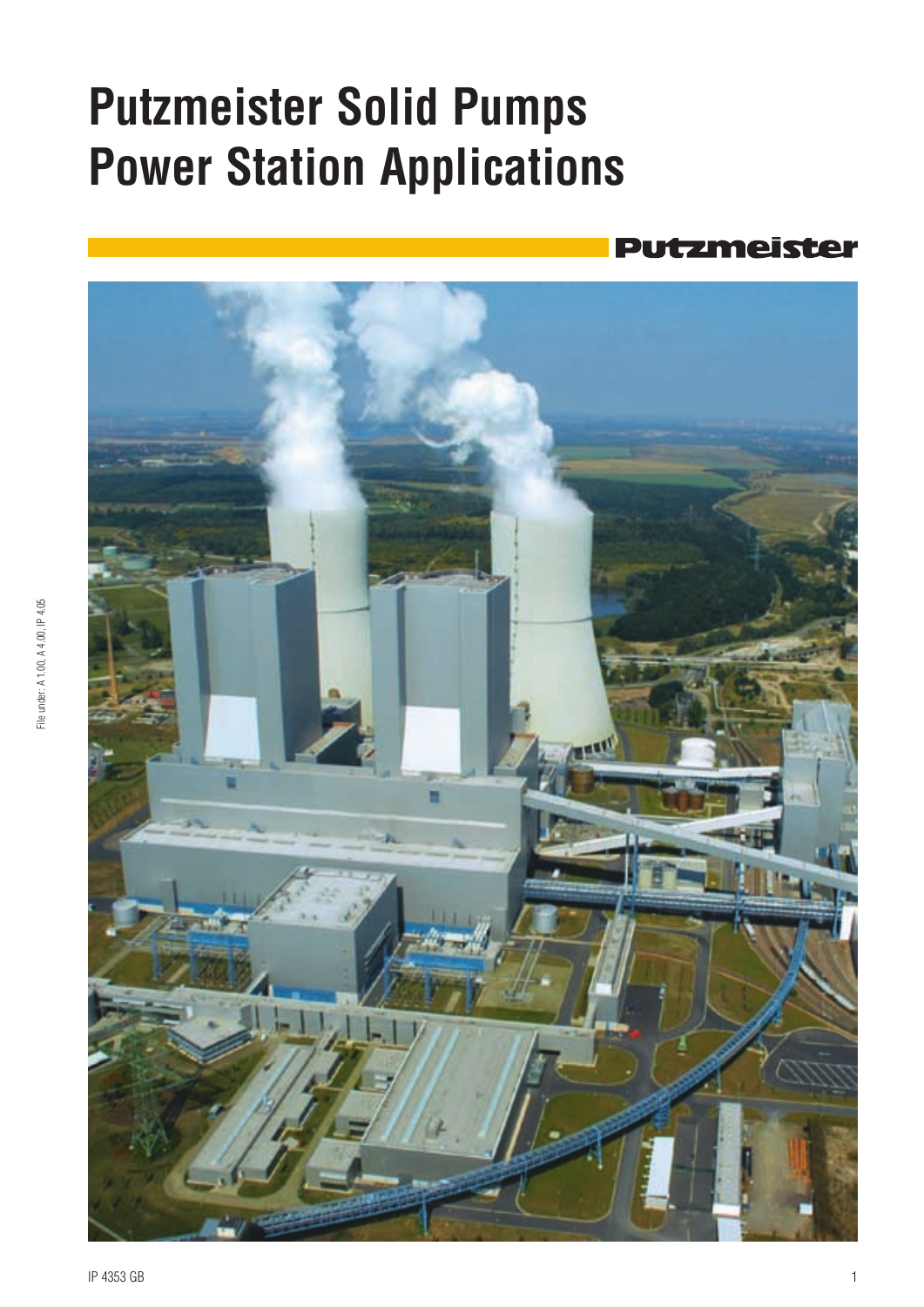### **Co-incineration of sewage sludge in coal-fuelled power stations**

**Sensible alternatives are being sought to the present method of disposing of mechanically dewatered sewage sludge such as dumping, agricultural use, drying and incineration.**

#### **There are a variety of reasons for this:**

- When used for agricultural purposes, the heavy metals contained in municipal sewage sludge are an increasing source of problems.
- In the future, it will no longer be permitted to dump sewage sludge in Germany.
- **■** As a rule, the only way to deal with industrial sewage is by dumping or through heat processing.
- ■■ The costs of investment and operation for single substance incineration are very high and
- **■** drying sewage sludge is cost-intensive and consumes additional energy.

Furthermore, the municipal authorities are interested in long-term, safe and cost-effective disposal of sewage sludge from their sewage treatment plants.

#### **Basic idea and engineering**

The process is installed in conventionally fuelled power stations where mechanically de-watered sewage sludge is incinerated in existing furnaces. In the coincineration process, the sewage sludge is fed into existing boiler plants together

with the primary energy carriers, brown coal or hard coal.

Depending on the boiler capacity and on the type of coal used, approximately 1 % to 5 % of the dry coal flow is added as dried sewage sludge.

For this purpose, both coal and the metered quantity of sewage sludge are introduced in the coal pulverizing unit, then mixed together and dried.



Co-incineration of sewage sludge in the coal-fuelled power station Zolling: solids pump KOS 2180

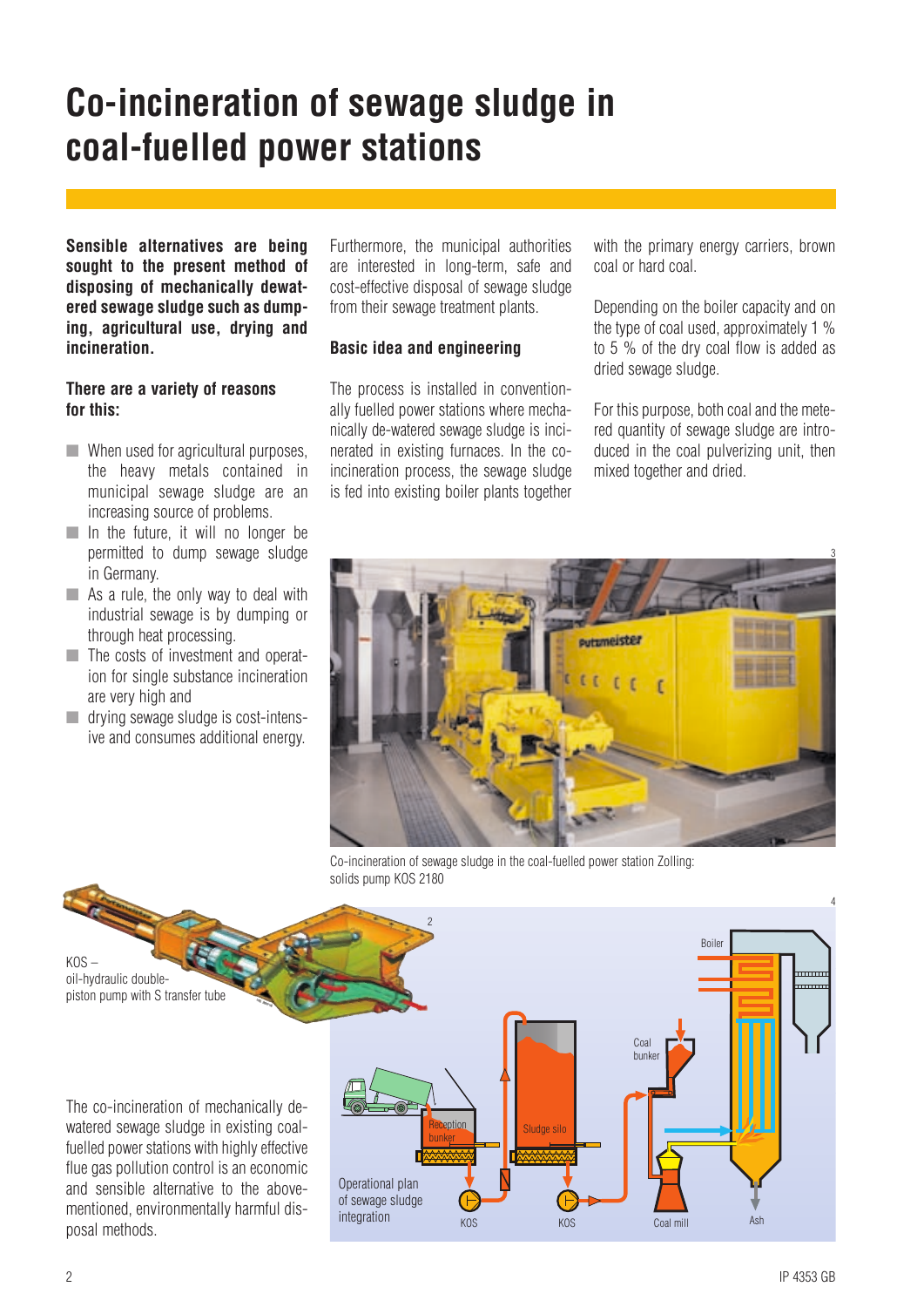### **Handling of fuel coal paste and waste coal sludges**

#### **Pressurized fluidized-bed incineration – the hallmark of clean coal technology**

This technology is distinguished by its low environmental impact and a higher degree of efficiency than conventional coal-burning processes.

Putzmeister is making a major contribution towards clean power stations. PM solids pumps from the KOS series without valves feed fuel into the fluidized bed in the form of a coal-limestone-water mixture.

Solids contents of over 85 % are pumpable, depending on the granular structure of the material. The pumps offer reliable continuous operation, give no trouble and require no maintenance.

#### **Co-incineration of waste coal in coal-fuelled power stations**

During the coal preparation process while washing the black coal a lot of valuable fine coal particles are washed away. Instead of depositing them in lagoons this enriched coal wash slurry

can be dewatered and used as a waste coal sludge to be co-incinerated in coalfuelled power stations.

Putzmeister silo- and pumping technology enables power stationd by implementing such a system to encrease the profitability of the power plant by simultaniously reducing vast amounts of waste coal reservoirs which are not environmental friendly.

Putzmeister Solid Pumps GmbH provides total systems from the reception bunker to the injection lances into the boiler.

#### **Example:**

Putzmeister installed three systems for con-incineration of waste coal in Poland. The power stations in Jaworznow (PL) and Katowice (PL) installed such a system in 1999. In 2002 a system was installed in the power station in Sierza  $(PL)$ .

In Huaibei (CN) in 2009 the latest waste coal systm of Putzmeister started up.





Coal sludge receiving area in power station KOS 2180 coal transportation pump for KOS 1070 coal sludge injection pump

Coal injection with pressurized fluidized-bed combuster. The flow chart shows a combined gas and steam turbine process with pressurized fluidized-bed combustion (ABB Carbon)



KOS 2180 coal transportation pump for long-distance coal delivery